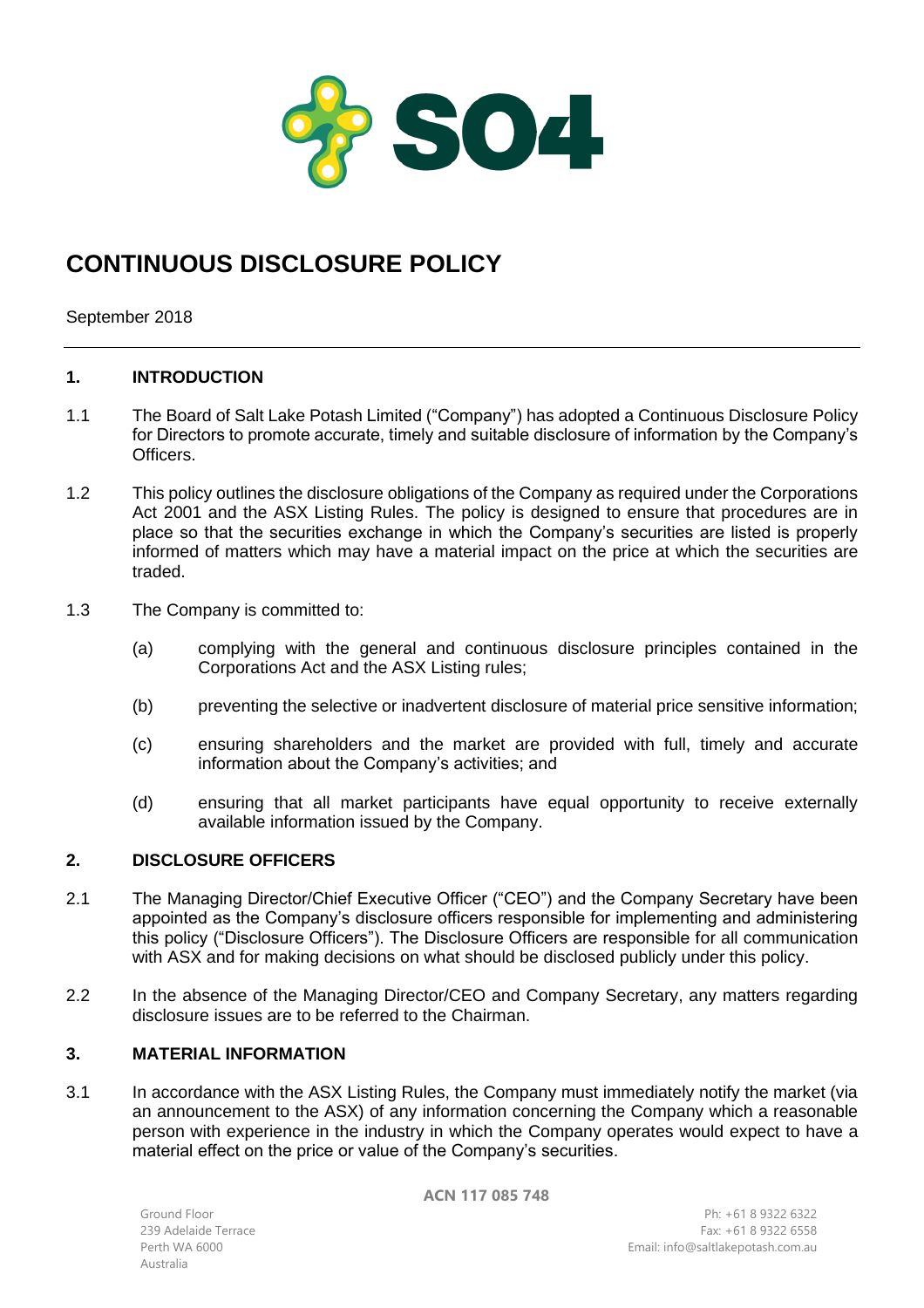

- 3.2 Information need not be disclosed if:
	- (a) the information is confidential and the ASX has not formed the view that the information has ceased to be confidential; and
	- (b) one or more of the following applies:
		- (i) it would breach the law to disclose the information,
		- (ii) the information concerns an incomplete proposal or negotiation,
		- (iii) the information comprises matters of supposition or is insufficiently definite to warrant disclosure,
		- (iv) the information is generated for internal management purposes, or
		- (v) the information is a trade secret; and
	- (c) a reasonable person would not expect the information to be disclosed;
- 3.3 The Company is also required to disclose information if asked to do so by the ASX, to correct or prevent a false market.
- 3.4 Note that the Company is deemed to have become aware of information where a director or executive officer has, or ought to have, come into possession of the information in the course of the performance of his duties as a director or executive officer.
- 3.5 The Corporations Act defines a material effect on price or value as being where a reasonable person would be taken to expect information to have a material effect on the price or value of securities if the information would, or would be likely to, influence persons who commonly invest in securities in deciding whether to acquire or dispose of the securities.

## **4. ROLE OF THE COMPANY SECRETARY**

- 4.1 The Company has nominated the Company Secretary as the person with the primary responsibility for all communication with the ASX in relation to Listing Rule matters for ASX. In particular the Company Secretary is responsible for:
	- (a) liaising with the ASX in relation to continuous disclosure issues;
	- (b) the lodging of announcements with the ASX in relation to continuous disclosure matters;
	- (c) implementing procedures to ensure that the Company's PIN and individual passwords are secure;
	- (d) ensuring senior management are aware of the Company's Disclosure Policy and related procedures, and of the principles underlying continuous disclosure;
	- (e) ensuring this Disclosure Policy is reviewed and updated periodically as necessary; and
	- (f) maintaining an accurate record of all announcements sent to the ASX and all correspondence with ASIC in relation to the Company's continuous disclosure obligations.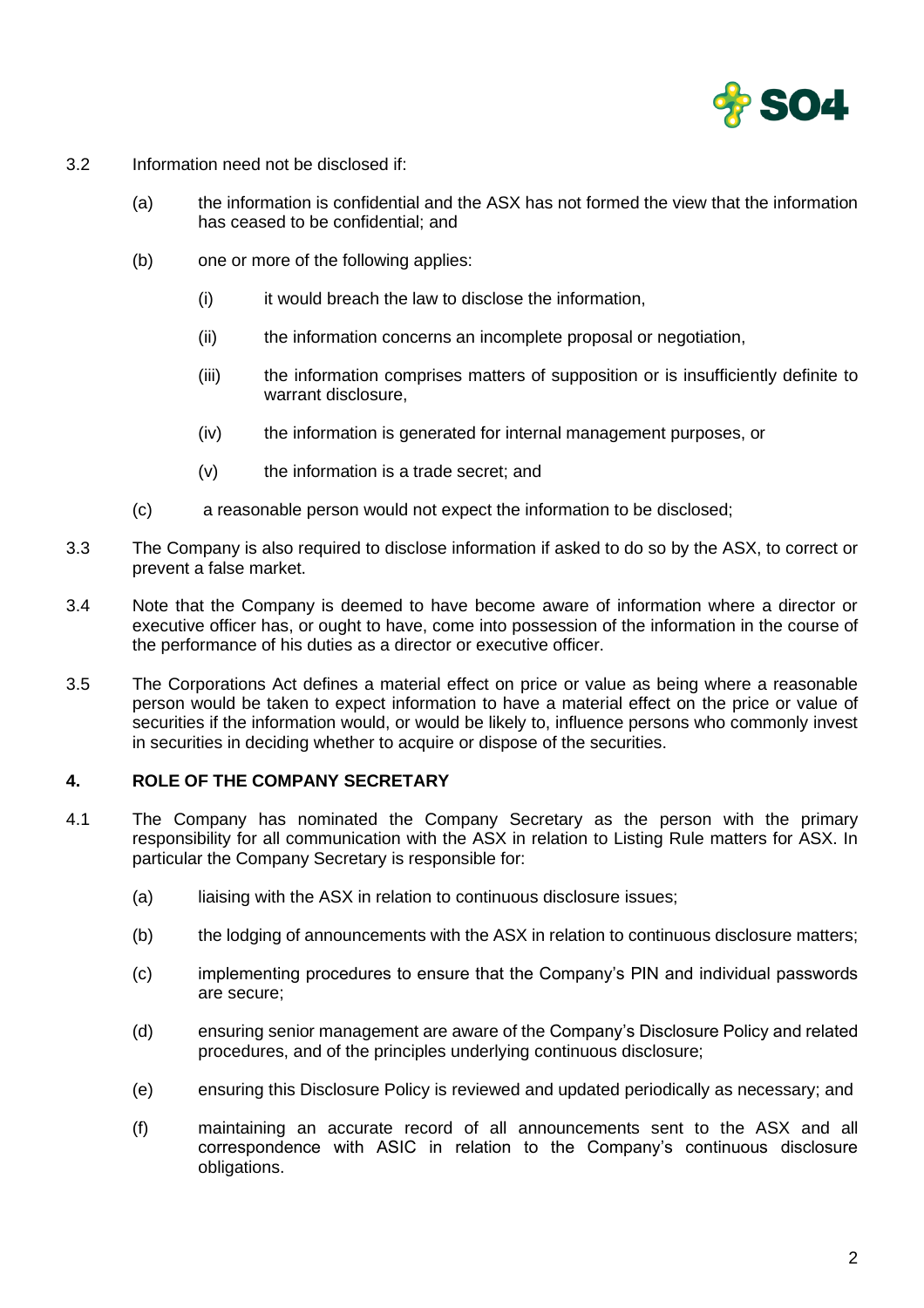

# **5. ROLE OF THE BOARD**

- 5.1 The usual procedure for making disclosures under ASX Listing Rule 3.1 is through the CEO as outlined in section 10 'Reporting disclosable events'.
- 5.2 Board approval and input will only be required in respect of matters that are clearly within the reserved powers of the Board (and responsibility for which has not been delegated to management) or matters that are otherwise of fundamental significance to the Company. Such matters are included in Schedule 1.
- 5.3 When Board approval is required, draft ASX releases should be circulated as soon as practicable. Periodic reporting should be circulated to the Board for review as follows:
	- (a) Annual Financial Report at least five business days before scheduled approval by the Board;
	- (b) Half Year Financial Report at least four business days before scheduled approval by the Board; and
	- (c) Quarterly Activities Reports at least three business days before scheduled release to the market.
- 5.4 Subject to the following paragraph, for matters reserved for the Board, formal Board approval in the form of minutes / written resolution is not required before the announcement is released to ASX. However, it is expected that all Board members will be sent a copy of the proposed final (or near final) release and should then reply back in writing to the person circulating the draft release (if this is not possible, then confirmation by phone or text message will suffice).
- 5.5 However, formal Board approval in the form of minutes / written resolution is required if:
	- (a) Required by law;
	- (b) Required by the Listing Rules;
	- (c) Required by a standing order or policy of the Company; or
	- (d) Requested by the Chair; CEO or Company Secretary.
- 5.6 Where an announcement is to be considered and approved by the Board, the Company Secretary, the Chief Financial Officer ("CFO") (where applicable) and the CEO must ensure that the Board is provided with all relevant information necessary to ensure that it is able to fully appreciate the matters dealt with in the announcement.
- 5.7 Other announcements are not required to be referred to the full Board for approval (as opposed to simply being circulated to directors 'for their information' prior to or after the announcement has been made).
- 5.8 In the event that an announcement that would ordinarily require Board approval must immediately be disclosed to the market in order for the Company to comply with its continuous disclosure obligations, all reasonable effort must be made to have the announcement urgently considered and approved by the Board prior to release (and in particular, seek input from the Chairman of the Company).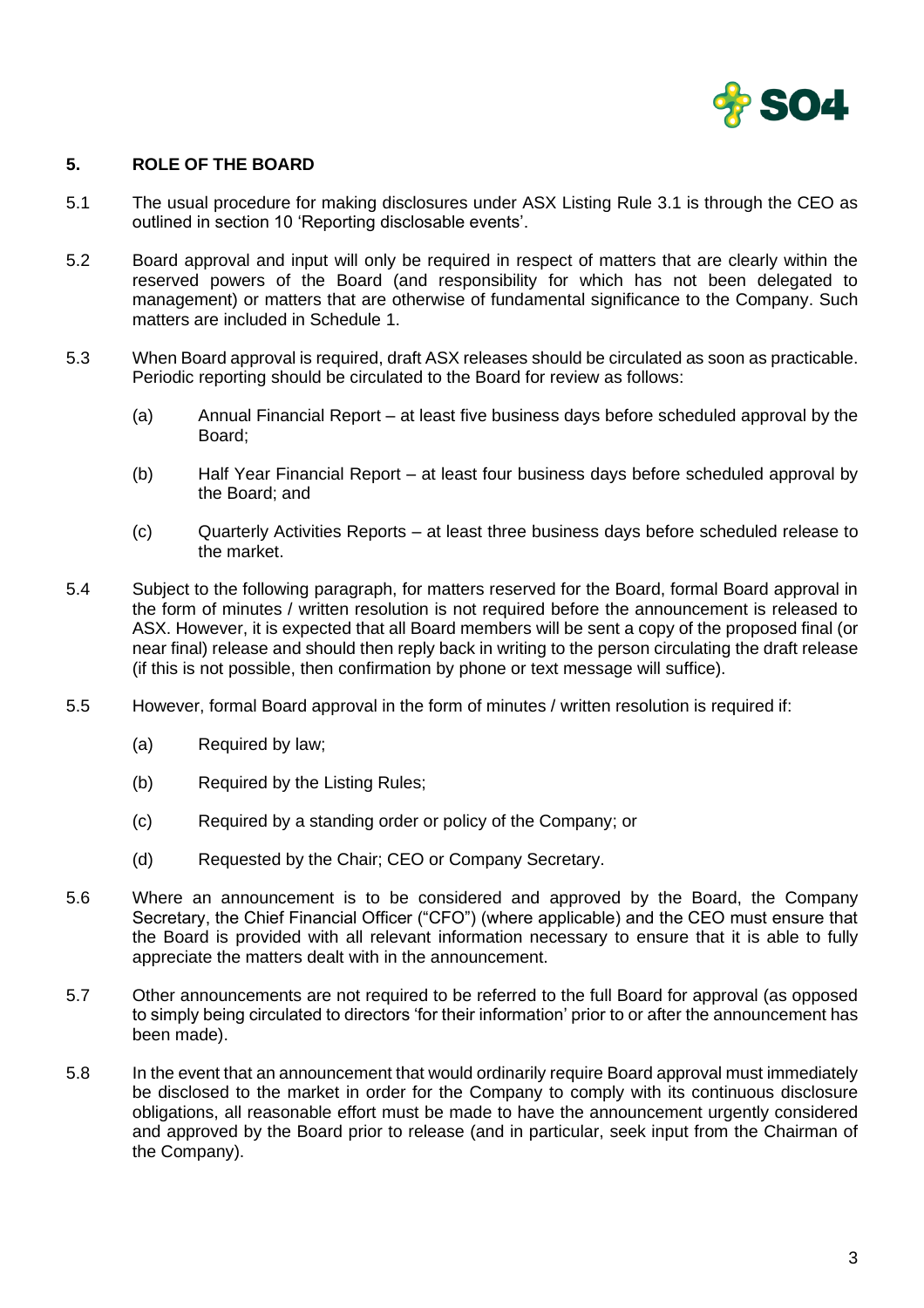

5.9 However, if such approval cannot be obtained in advance, the usual procedure for making disclosures is to be followed to ensure compliance with the continuous disclosure laws. The announcement must then be considered by the Board at the first possible opportunity following its release to determine what, if any, further steps need to be taken by the Company.

#### **6. BREACH OF CONTINUOUS DISCLOSURE POLICY**

Breaches of this policy will be subject to disciplinary action, which may include termination of employment.

#### **7. REVIEW OF COMMUNICATIONS FOR DISCLOSURE**

- 7.1 The Disclosure Officers and other appropriate executives/consultants will review all communications to the market to ensure that they are complete and accurate and comply with the Company's obligations. Such communications may include:
	- (a) media releases;
	- (b) analyst, investor or other presentations;
	- (c) prospectus; and
	- (d) other corporate publications.
- 7.2 Examples of information or events that are likely to require disclosure include:
	- (a) financial performance and material changes in financial performance or projected financial performance;
	- (b) exploration results;
	- (c) changes in relation to directors and senior executives, including changes in the independence of directors;
	- (d) mergers, acquisitions, divestments, joint ventures or material changes in assets;
	- (e) significant developments in new projects or ventures;
	- (f) material changes to the Company's security position;
	- (g) material information affecting joint venture partners, customers or non-wholly owned subsidiary companies;
	- (h) media or market speculation;
	- (i) analyst or media reports based on inaccurate or out of date information;
	- (j) industry issues which have, or which may have, a material impact on the Company; and
	- (k) decisions on significant issues affecting the Company by regulatory authorities.
- 7.3 Once a draft of the proposed release is sufficiently complete, it must be forwarded to directors (including the Chairman) nominated by the Board for their review allowing a reasonable timeframe for review and discussion, given the circumstances.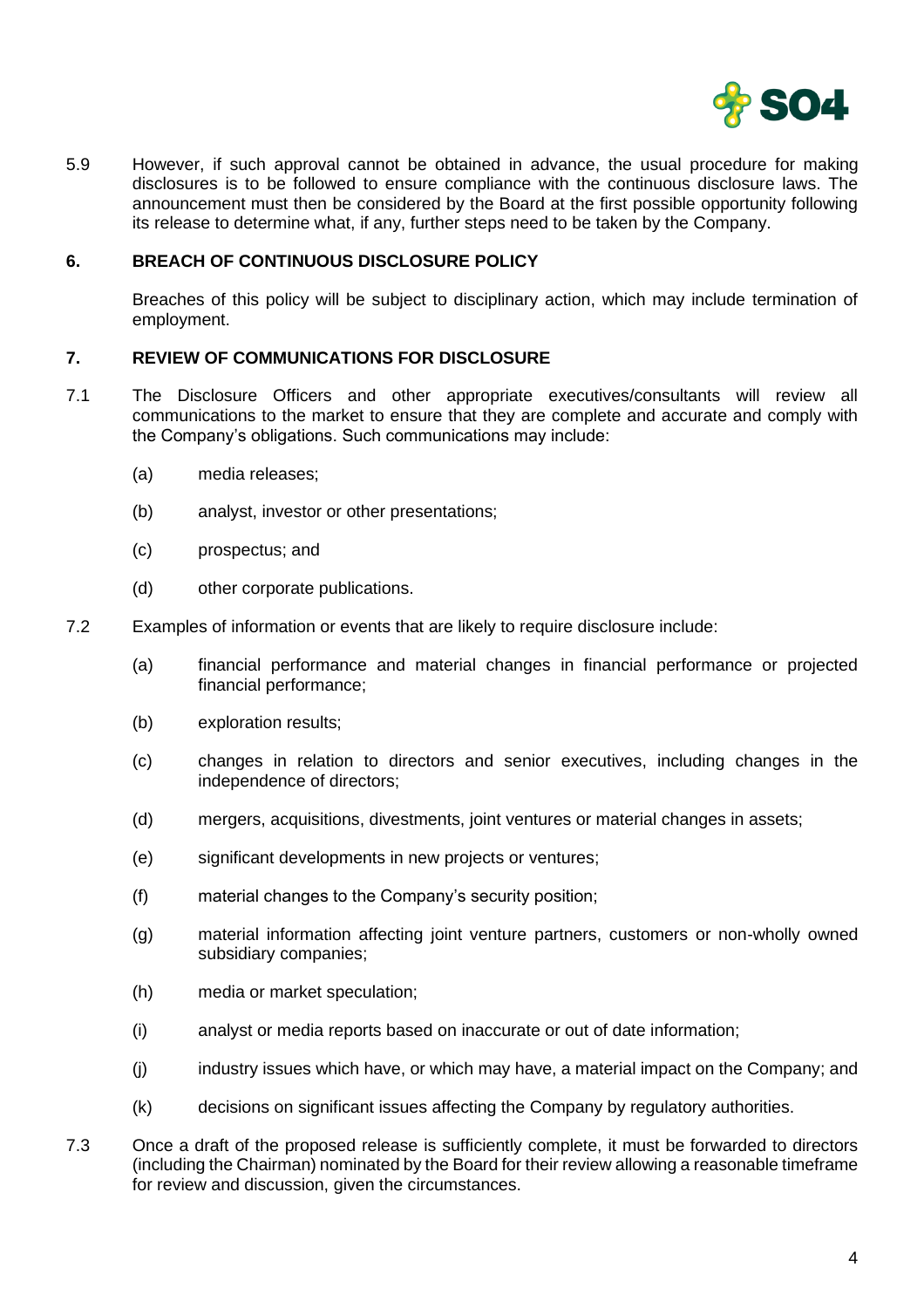

- 7.4 Where there is any doubt as to whether an issue might materially affect the price or value of the Company's securities, the Disclosure Officers will assess the circumstances with appropriate senior executives and if necessary, seek external professional advice.
- 7.5 All presentations to analysts and investors will be released to the ASX and then be included on the Company's website.

### **8. AUTHORISED SPOKESPERSONS**

- 8.1 Unless specifically authorised by the Board, the only Company representatives authorised to make a public statement on behalf of, or attributable to, the Company are:
	- **Chair**
	- CEO (or equivalent)
- 8.2 Other than the Chair and the CEO, the only Company representatives authorised to speak to the media (and subject to paragraph 8.4 below) regarding the Company's projects are those who only have the prior approval of the CEO or the Board.

A list of approved representatives will be maintained by the Company Secretary.

- 8.3 Subject to paragraph 8.4, the only Company representatives authorised to speak on behalf of the Company to investors, stockbroking analysts, governments and to conduct community presentations are:
	- **Chair**
	- CEO
	- CFO
	- Manager Investor Relations or Business Development
	- Chief Operating Officer (or equivalent)
	- Project Manager (or equivalent)
	- Company Secretary
	- Communications Officer.
- 8.4 Company representatives and authorised spokesperson may only speak with the media, investors, stockbroking analysts, governments and local communities in accordance with the directions and instructions given to them from the Board or CEO and only within the prescribed timeframe (if any) given to the Company representative by the Board or CEO.
- 8.5 Authorised spokespersons must not provide any material price sensitive information that has not already been announced to the market nor make comment on anything that may have a material effect on the price or value of the Company's securities.
- 8.6 No guidance on actual or forecast financial performance will be provided to any external party that has not already been provided to the market generally.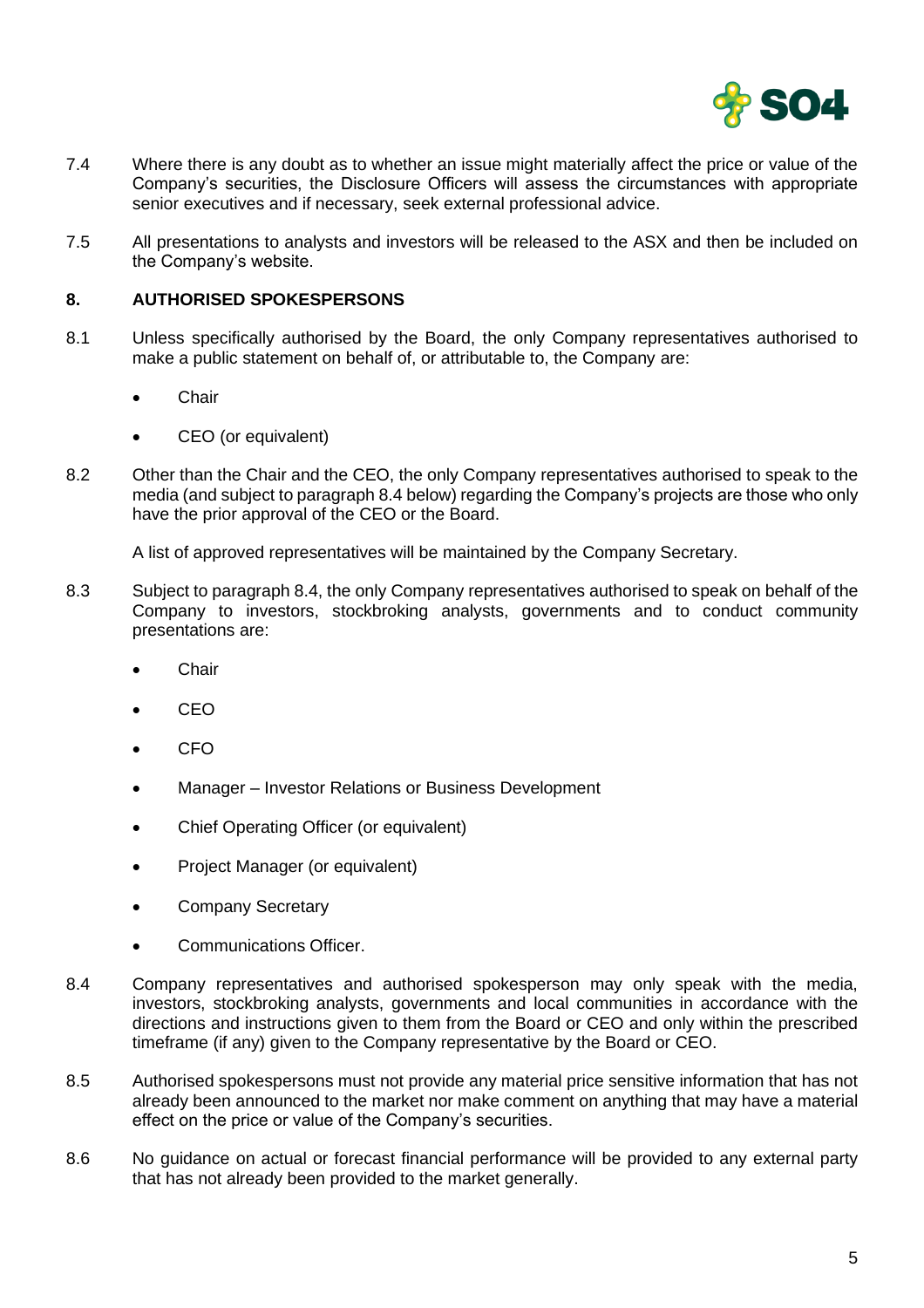

- 8.7 Any questions or enquiries from the financial community (whether received in writing, verbally or electronically including via the website) should be referred in the first instance to the CEO and if not available, then one of the other authorised persons listed above.
- 8.8 No employees or consultants are permitted to comment publicly on matters confidential to the Company. Any information which is not public must be treated by employees and consultants as confidential until publicly released.

## **9. DETERMINING IF THE INFORMATION IS REPORTABLE**

- 9.1 It is a standing agenda item at all Board meetings to consider whether any matters reported to or discussed at a Board meeting should be disclosed to the market pursuant to the Company's continuous disclosure obligation. Continuous disclosure is also a standing agenda item at executive meetings for the purpose of monitoring compliance with the Company's obligations.
- 9.2 If management becomes aware of any information at any time that should be considered for release to the market, it must be reported immediately to the CEO or if the CEO is not contactable, then the CFO or the Company Secretary. Executives must ensure they have appropriate procedures in place within their areas of responsibility to ensure that all relevant information (i.e. any information that could be materially price sensitive) is reported to them immediately for on forwarding in accordance with this policy.
- 9.3 It is important for management and employees to understand that just because information is reported to the CEO (or his delegate) that does not mean that it will be disclosed to the ASX. It is for the CEO and Company Secretary to determine whether information is material and requires disclosure. Accordingly, the Company's policy is for all potentially material information to be reported to the CEO (or their delegates as above) even where the reporting officer or employee is of the view that it is not in fact 'material'. The employee's view on materiality may be shared with the CEO (or his delegate) but will not be determinative.
- 9.4 A similar reporting obligation also arises where a non executive director (in their capacity as a director of the Company) becomes aware of information that should be considered for release to the market.
- 9.5 Where any information is reported as referred to above, the CEO in conjunction with the Company Secretary will (as appropriate):
	- review the information in question;
	- urgently seek any advice that is needed to assist the CEO and Company Secretary to interpret the information (provided that disclosure of the information cannot be delayed if the information is clearly materially price sensitive on its face);
	- determine whether any of the information is required to be disclosed to the ASX;
	- urgently seek any advice that is needed to assist the CEO and Company Secretary to understand if the information should be considered material and/or complete (eg may require input from the Company's lawyer and/or also a corporate advisor)
	- consider any applicable contractual requirements regarding the disclosure (eg Confidentiality Agreements or confidentiality provisions of applicable agreements). It is important to note that the continuous disclosure obligations of the ASX will generally override any confidentiality provisions of an agreement / licence but contractual provisions regarding confidentiality and/or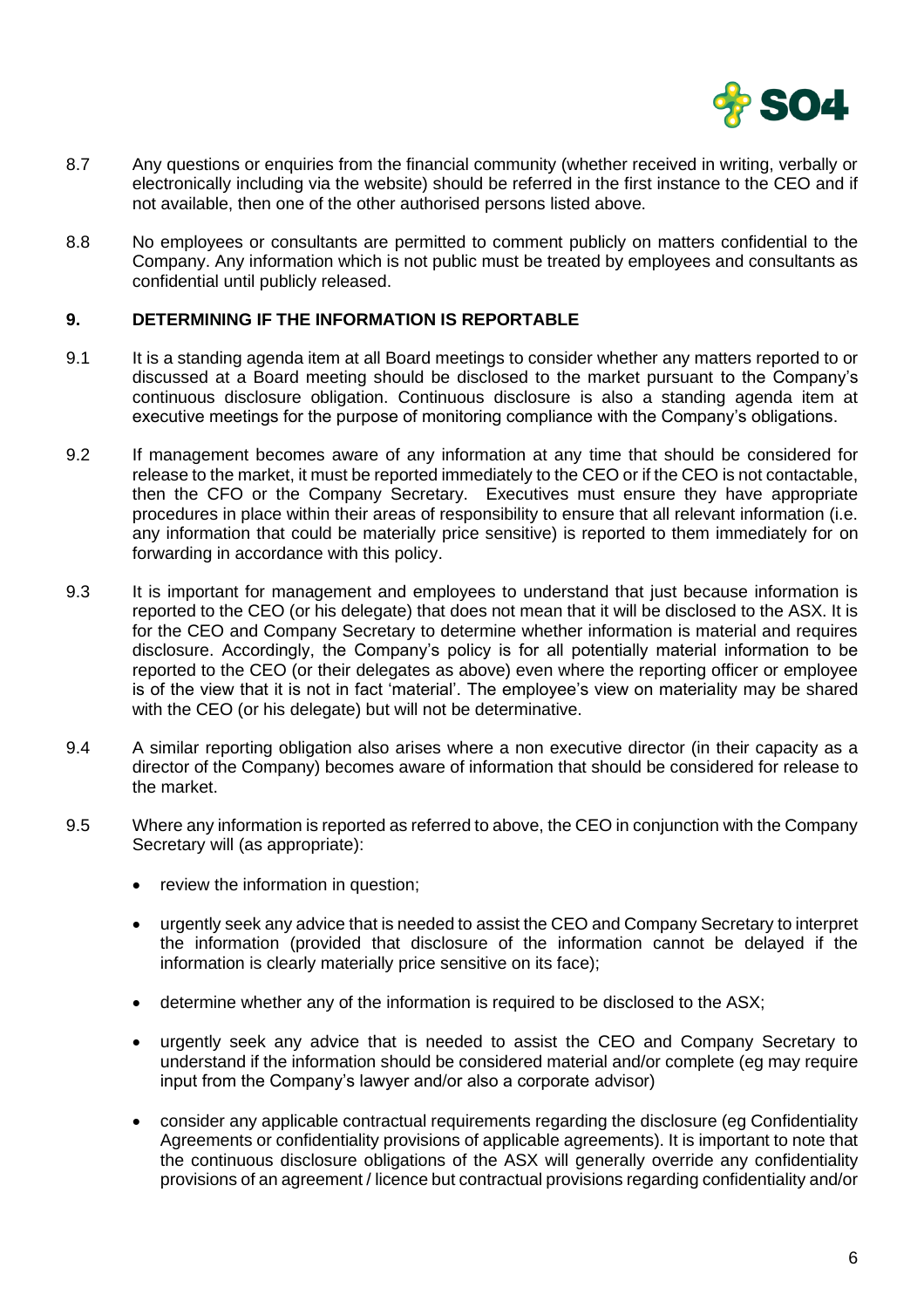

public announcements still need to be considered as they may impact commercially on the Company and on the process prior to release or post release of the information;

- consider whether it is necessary to seek any third party consents to the release of the information, in particular competent persons in accordance with JORC code (see below);
- consider if all appropriate quality control and quality assurance measures have been undertaken prior to the release of the information;
- consider whether it is necessary to seek a trading halt to facilitate an orderly, fair and informed market in the Company's securities; and
- coordinate the actual form of disclosure with the relevant members of management.
- 9.6 If the information is reported to a delegate of the CEO, and the CEO is not available to immediately action, the Company Secretary and the CEO's delegates should immediately contact the Chairman and discuss with the circumstances with the Chairman and act in accordance with his instructions.
- 9.10 If the CEO and Chairman are both not available to immediately action, the Company Secretary and the CEO's delegates have authority to put in place a trading halt whilst making contact with the CEO and Chair.
- 9.11 Where any information is reported as referred to above, and the CEO and Company Secretary determines that the circumstances are developing but the information is not presently disclosable, the CEO and Company Secretary must oversee the preparation of an appropriate draft announcement to facilitate timely disclosure of the information if it later becomes disclosable (for example, as a result of confidentiality being lost through a 'leak').
- 9.12 In addition, the Company has a duty not to disclose information in a way that could mislead the market. Appropriate care must therefore be taken to ensure that the content of any announcement accurately discloses the material information.
- 9.13 Where any information is to be reported and deals with exploration, development or mining activities / results, then the Disclosing Officers must ensure that:
	- (a) the Competent Person has reviewed the ASX release and any comments have been dealt with and agreed with the Competent Person;
	- (b) the release includes all information required under Chapter 5 of the Listing Rules, in particular in compliance with the disclosure requirements of JORC Code as outlined in Table 1;
	- (c) the necessary QA/QC procedures have been completed;
	- (d) the necessary Competent Person approvals have been received.
- 9.14 All announcements to the ASX will be made through the Company Secretary.
- 9.15 All deliberations of the CEO and Company Secretary will be shared without delay with the Chair or, in their absence, the Chair of the Audit Committee (if applicable). Where open briefings or public speeches are to be made and, in accordance with this policy, relevant presentation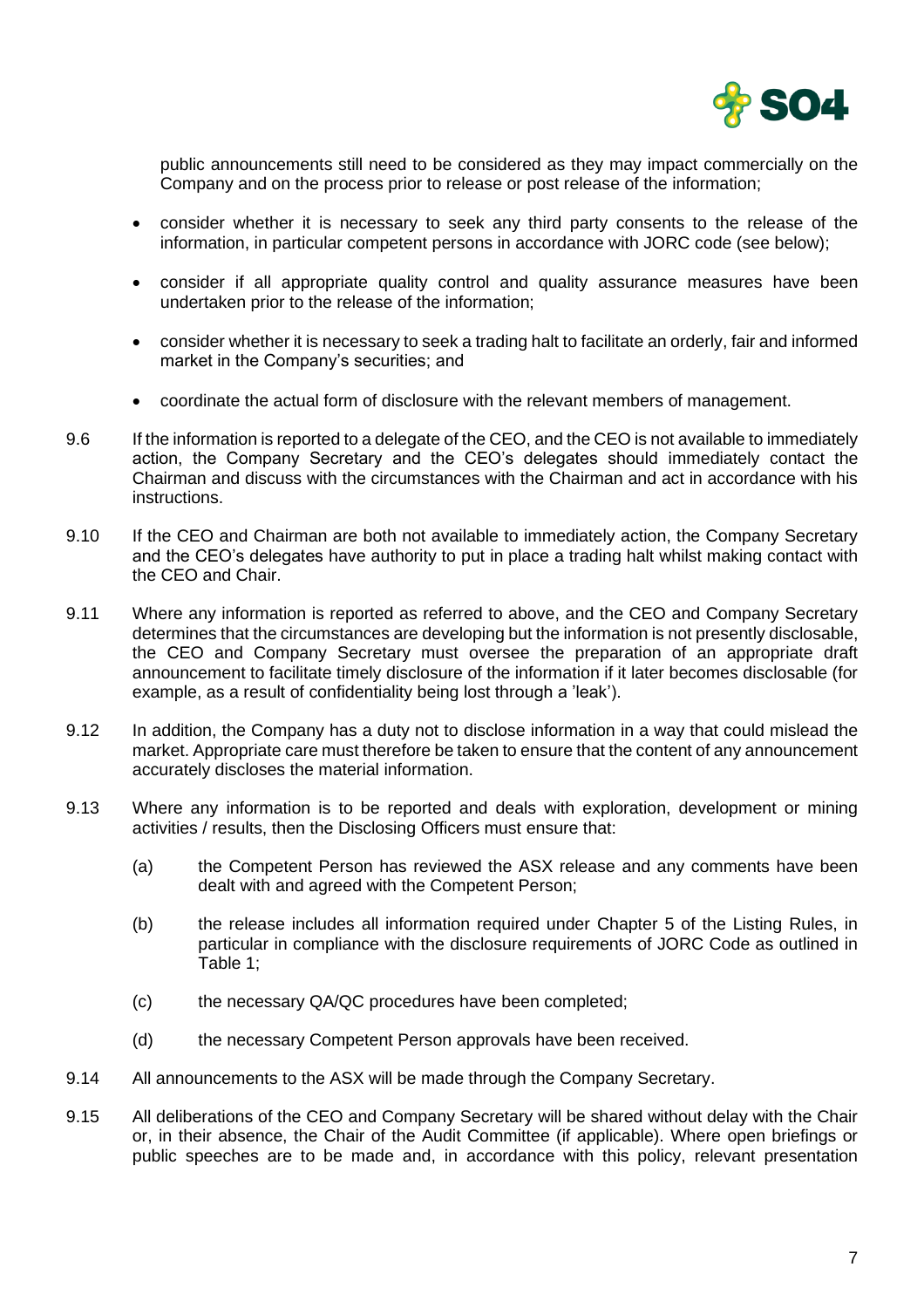

materials and speeches are to be lodged with the ASX, prior approval will be obtained from the Chair and CEO.

# **10. REPORTING OF DISCLOSABLE INFORMATION**

- 10.1 If it appears that information will probably be required to be disclosed to ASX, where possible the Disclosure Officers should commence drafting a suitable release to the ASX, notwithstanding that many material facts / information will not be finalised or yet suitable for release. The purpose of the early drafting of a release to the ASX is to enable the information to be finalised and released to the ASX in a timely manner.
- 10.2 Once the requirement to disclose information has been determined and a suitable release to the ASX finalised, the Disclosure Officers are the only persons authorised to release that information to the ASX.
- 10.3 Information to be disclosed must be lodged immediately with the ASX. Any such information must not be released to the general public until the Company has received formal confirmation of lodgement by the ASX.
- 10.4 All information disclosed to the ASX in compliance with this policy must be, if appropriate, promptly placed on the Company's website (if applicable).

#### **11. MARKET SPECULATION AND RUMOURS**

As a guiding principle, the Company has a "no comment" policy on market speculation and rumours, which must be observed by all employees. However, the Company will comply with any request by the ASX to comment upon a market report or rumour.

# **12. ASX PRICE QUERY LETTERS**

- 12.1 The ASX can issue a price query letter if there is a material movement in the Company's share price that is not explained by an announcement or by information that is generally observable. The ASX will give the Company a short period (often no more than a few hours) to respond and will publish both the query and the Company's response on the CAP platform.
- 12.2 The questions that the ASX may ask in conjunction with a price query can be quite broad. The preparation of a response can be particularly difficult in the period leading up to the Company's results announcement because of the heightened possibility that the Company may be forced to make a premature announcement of incomplete information.
- 12.3 In order to be in a position to deal promptly with any price query, the Company Secretary should have a system in place which will enable rapid discussion by contacting as many other authorised persons and other Executives to understand the status of any potentially material events or information. A draft of the proposed response should then be circulated to the authorised persons and, where appropriate, the Company's lawyer for review and comment prior to being released to the market. Draft language should also be prepared in advance where a development can be anticipated as being likely to occur.
- 12.4 Any response to the ASX should be mindful of any likely future announcements so that the response will not appear, with the benefit of hindsight, to have been less than clear and transparent.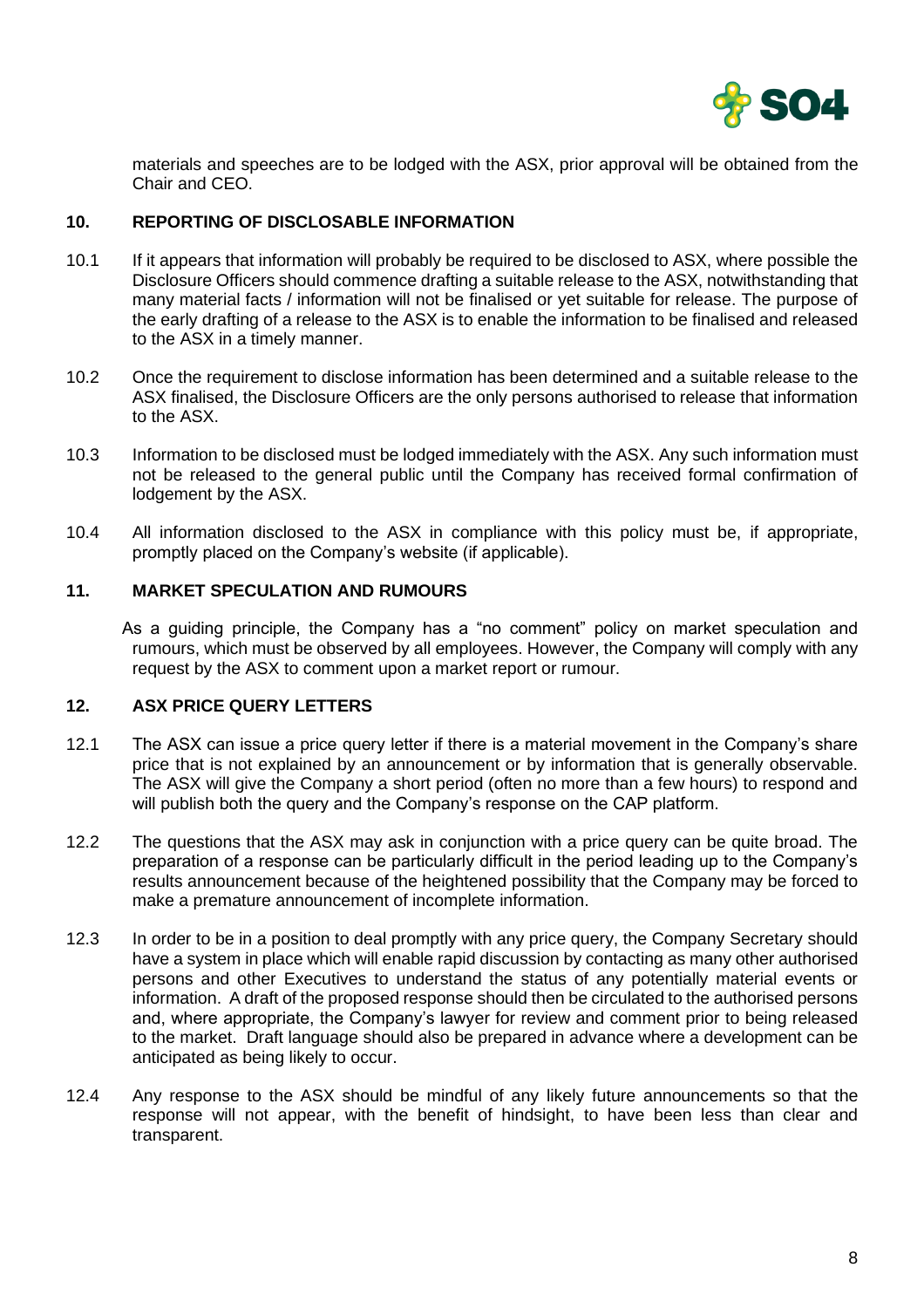

## **13. TRADING HALTS**

- 13.1 The Company may, in exceptional circumstances, request a trading halt to maintain orderly trading in the Company's securities and to manage any disclosure issues.
- 13.2 No employee of the Company is authorised to seek a trading halt except for the Disclosure Officers.

#### **14. MEETINGS AND GROUP BRIEFINGS WITH INVESTORS AND ANALYSTS**

- 14.1 The CEO is primarily responsible for the Company's relationship with major shareholders, institutional investors and analysts and shall be the primary contact for those parties.
- 14.2 Any written materials containing new price-sensitive information to be used in briefing media, institutional investors and analysts are to be lodged with ASX prior to the briefing commencing. Upon confirmation of receipt by ASX, the briefing material will be posted to the Company's website. Briefing materials may also include information that may not strictly be required under continuous disclosure requirements.
- 14.3 The Company will not disclose price sensitive information in any meeting with an investor or stockbroking analyst before formally disclosing it to the market. The Company considers that oneon-one discussions and meetings with investors and stockbroking analysts are an important part of pro-active investor relations. However, the Company will only discuss previously disclosed information in such meetings.
- 14.4 The Company may conduct visits to its sites from time to time which involve the presence of members of the financial community.
- 14.5 Nothing will be disclosed during these site visits which may have a material effect on the price or value of the Company's securities unless it has already been announced to the ASX. This must be reinforced to all staff involved before the site visit commences.
- 14.6 If possible, the Company Secretary or their representative should be in attendance at such site visits.

## **15. PERIODS PRIOR TO RELEASE OF FINANCIAL AND /OR TECHNICAL STUDY RESULTS**

- 15.1 During the time between the end of the financial year or half year and the actual results release, the Company will not discuss financial performance, broker estimates and forecasts and particularly, any pre-result analysis with stockbroking analysts, investors or the media, unless the information to be discussed has already been disclosed to the ASX.
- 15.2 Should the Company be undertaking a material technical study (including feasibility studies, drilling programmes, mineral resource estimates) prior to the end of the technical study the Company will not discuss possible or expected results of the technical studies, broker estimates and forecasts and particularly, any pre-result analysis with stockbroking analysts, investors or the media, unless the information to be discussed has already been disclosed to the ASX.

#### **16. WEB-BASED COMMUNICATION**

16.1 The Company's website features discrete sections for shareholders and investors to ensure that such information can be accessed by interested parties. Such information will include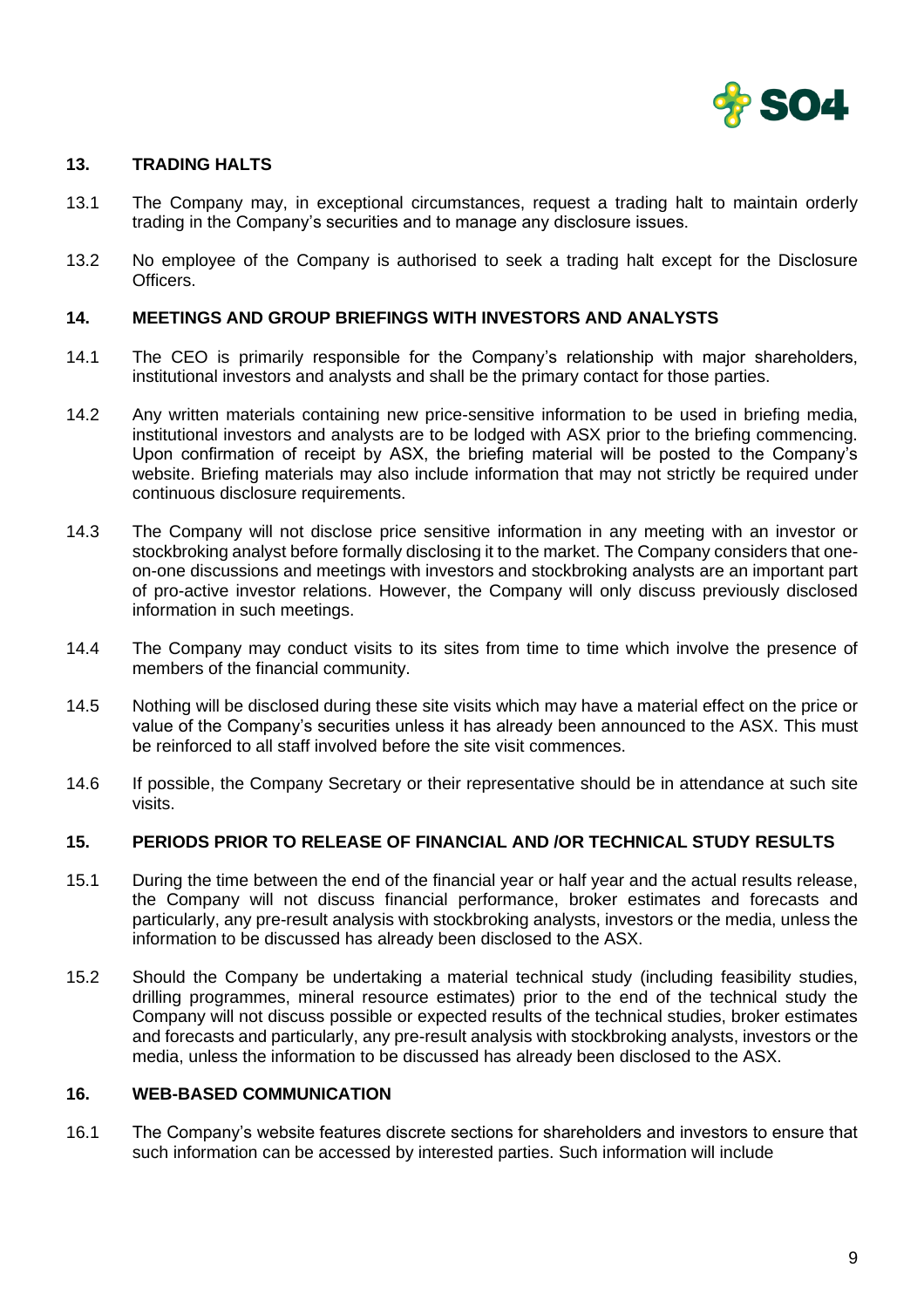

- (a) annual reports and results announcements,
- (b) all other company announcements made to the ASX,
- (c) speeches and support material given at investor conferences or presentations,
- (d) company profile and company contact details, and
- (e) all written information provided to investors or stockbroking analysts.
- 16.2 Announcements lodged with the ASX will be placed on the Company's website as soon as practicable after ASX confirms receipt of that information.
- 16.3 Shareholders may be offered the option of receiving information via e-mail instead of post.

## **17. ANALYSTS REPORTS AND FORECASTS**

- 17.1 Stockbroking analysts frequently prepare reports on listed companies that typically detail their opinion on strategies, performance and financial forecasts. To avoid inadvertent disclosure of information that may affect the Company's value or share price, the Company's comments on analyst reports will be restricted to:
	- (a) information the Company has issued publicly; and
	- (b) other information that is in the public domain.
- 17.2 Given the level of price sensitivity to earnings projections, the Company will only make comment to correct factual errors in relation to information publicly issued by other parties and Company statements.